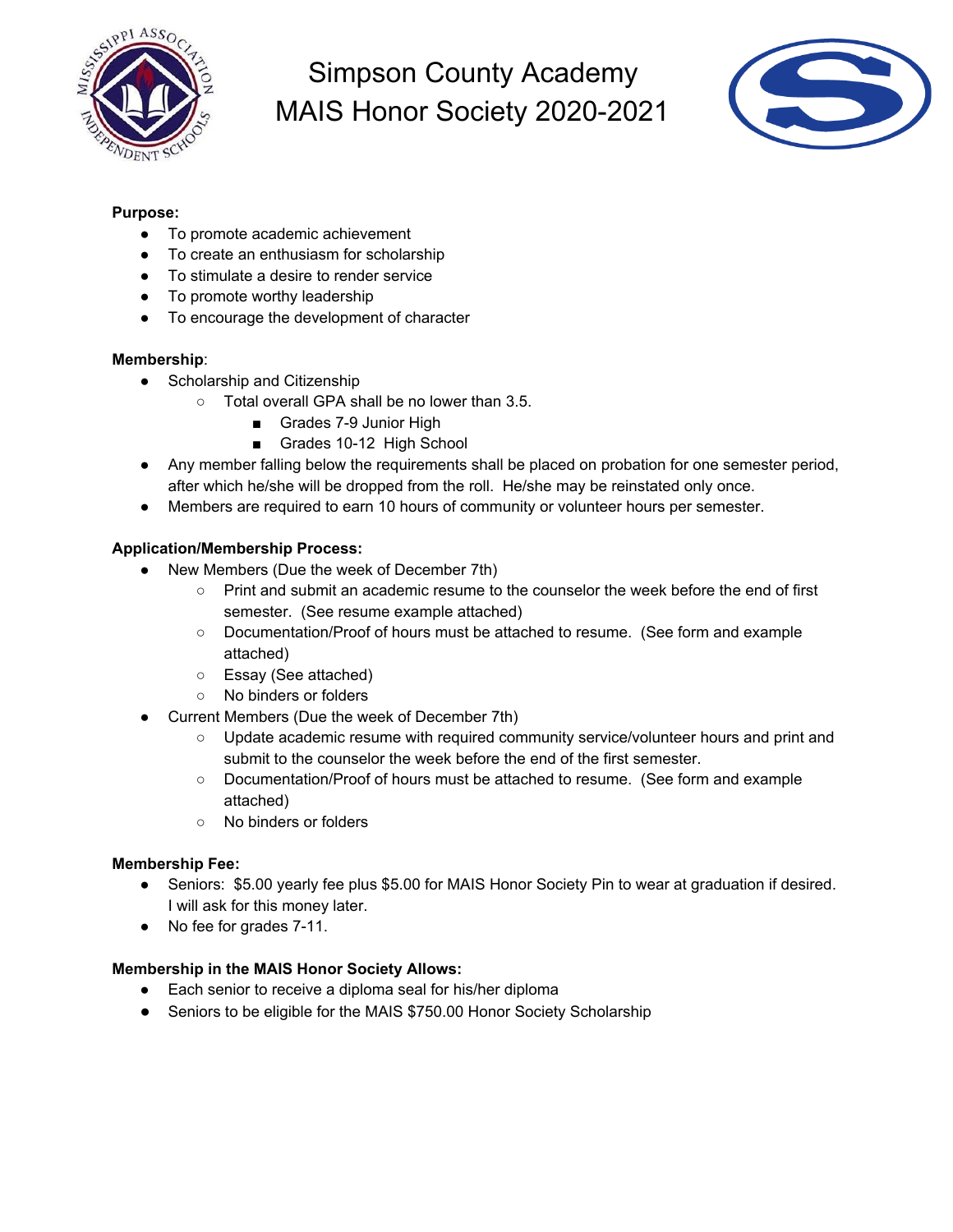



**Academic Resume Example: Type and save in a Google Doc. This will be something you will update often and will need your senior year for scholarship and college applications.**

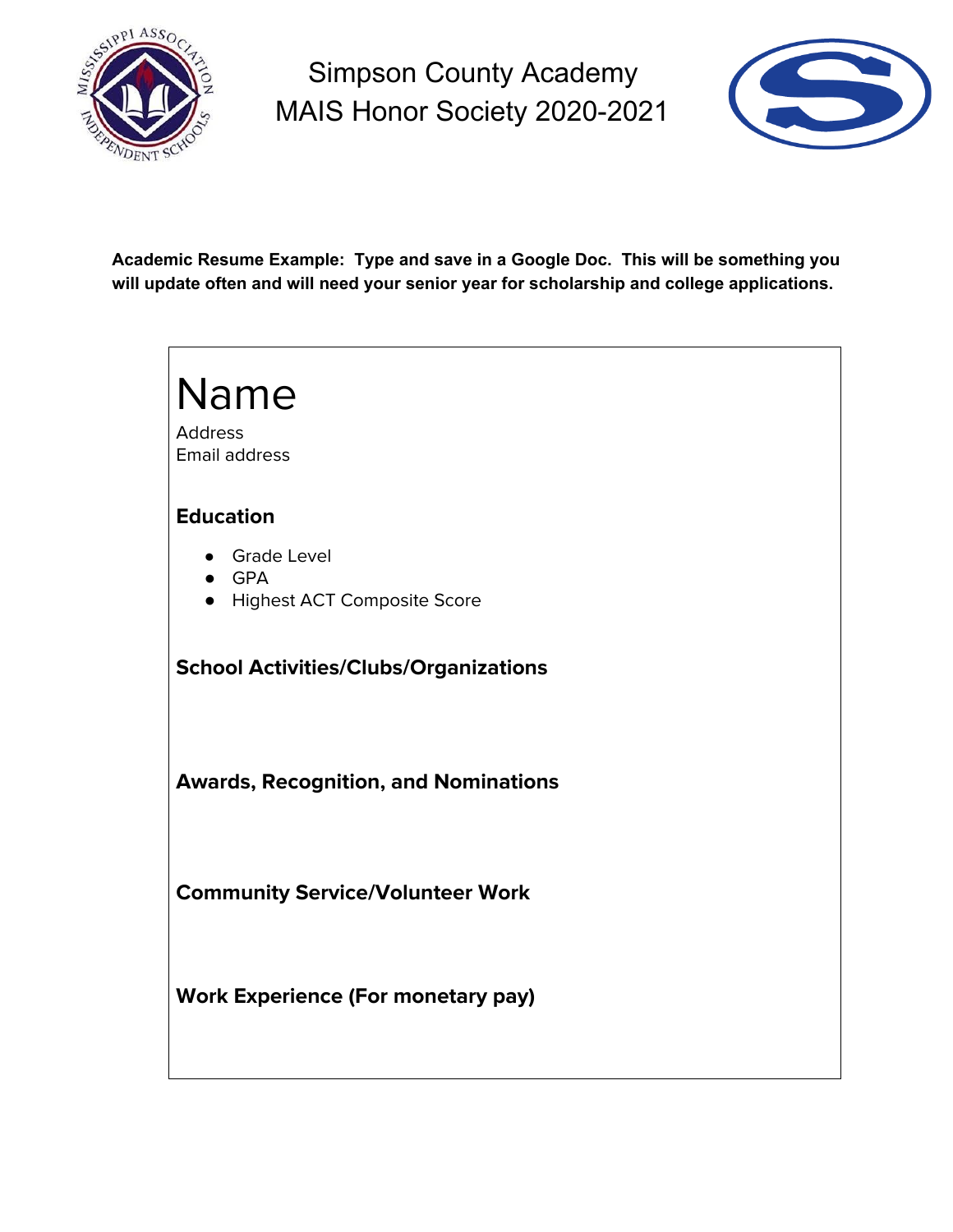



# Community Service/Volunteer Hours

Verification of Community Service/Volunteer Hours for

| <b>Student Name</b>                  |
|--------------------------------------|
|                                      |
|                                      |
|                                      |
| Total Number of Hours: _____________ |
|                                      |
|                                      |
|                                      |
| Signature of Student:                |